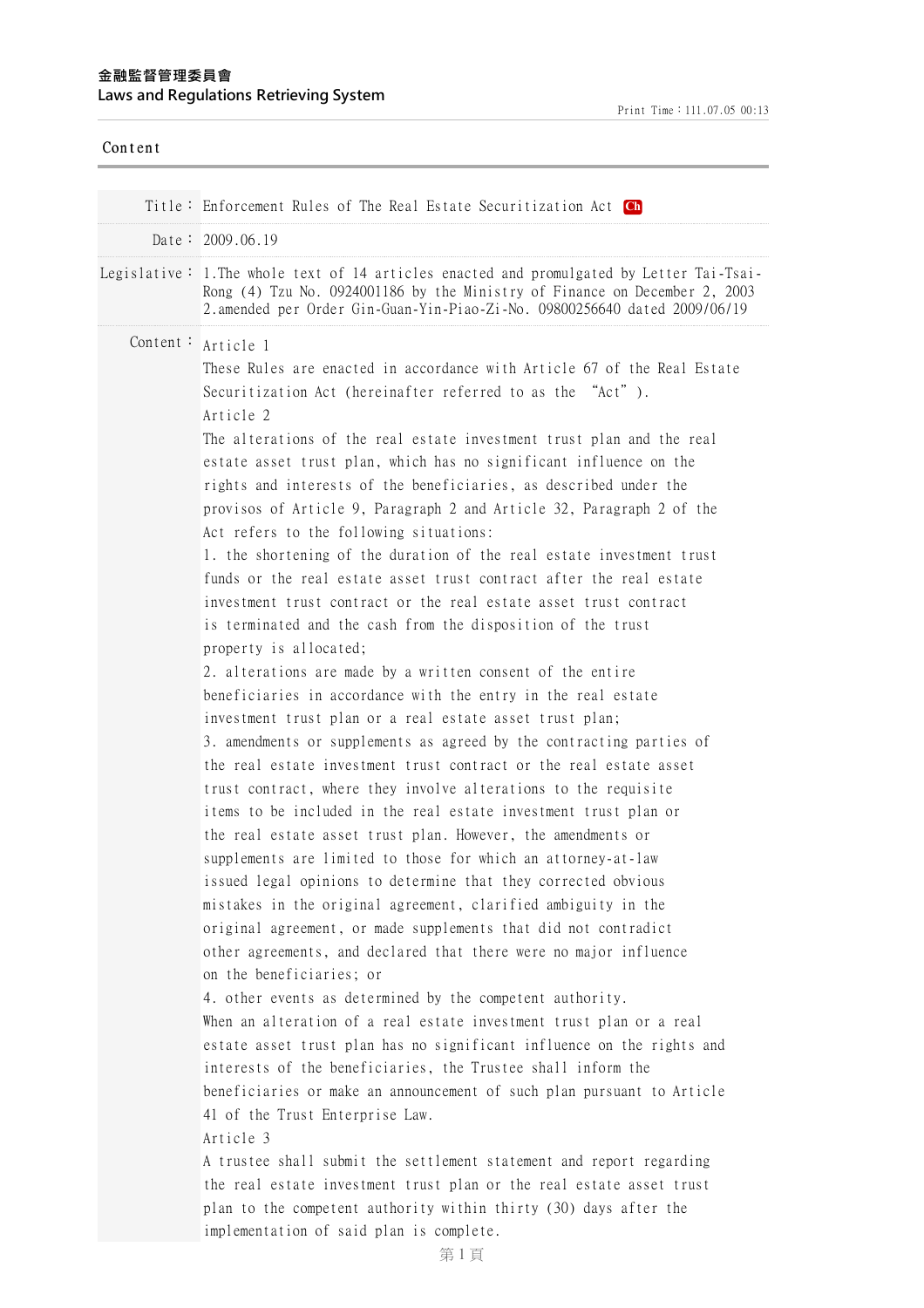The format of the settlement statement and report referred to in the preceding paragraph shall be drafted by the Trust Association and submitted to the competent authority for approval. Article 4 Pursuant to Article 10, Subparagraph 17 and Article 33, Subparagraph 14 of the Act, real estate investment trust contracts and real estate asset trust contracts shall contain the name or title of the beneficiary as specified in Article 19, Paragraph 1 of the Trust Enterprise Law. If a beneficiary is still not confirmed at the time of signing said contracts, but may be confirmed thereafter, the identification of the beneficiary may be specially processed in accordance with the specifications by the trustor. Article 5 (deleted) Article 6 The term "principal office" as mentioned in Article 19, Paragraph 3, Article 22, Paragraph 4, Article 26, Paragraphs 1 and 6, Article 55, Paragraph 2, and Article 56, Paragraph 4 of the Act refers to the location of the company or the registered location of the business license where a bank concurrently engages in trust business. Article 7 When processing a trust registration, a real estate investment trust shall make the registration in the name of the Trustee and state real estate investment trust funds and property in the column of other registration matters of the registration book. Article 8 (deleted) Article 9 The documents and information of trust property provided by a trustor pursuant to Article 29, Paragraph 3 of the Act shall contain the indication regarding trust property, nature of rights, legal appropriation, permit or control, the specification of debt related to trust property, and the encumbrance of trust property. Article 10 The written documents regarding the specification of debt provided by the Trustor pursuant to Article 30, Paragraph 3 of the Act shall contain the following items: 1. the debt secured by trust property; 2. the balance of debt; and 3. the specification of debt regarding a direct or indirect relationship of the creditor's rights and debt concerning other commitments, guarantees, or loans made between the trustor and a third party, which may have influence on the implementation effects of trust matters if not performed. Article 11 The term "encumbrance of trust property" as mentioned in Item 2, Subparagraph 4, Paragraph 1 of Article 31 of the Act means the rights of a third party to make direct claim on trust property, such as superficies, easements, mortgage, dien, or leasehold. Article 12